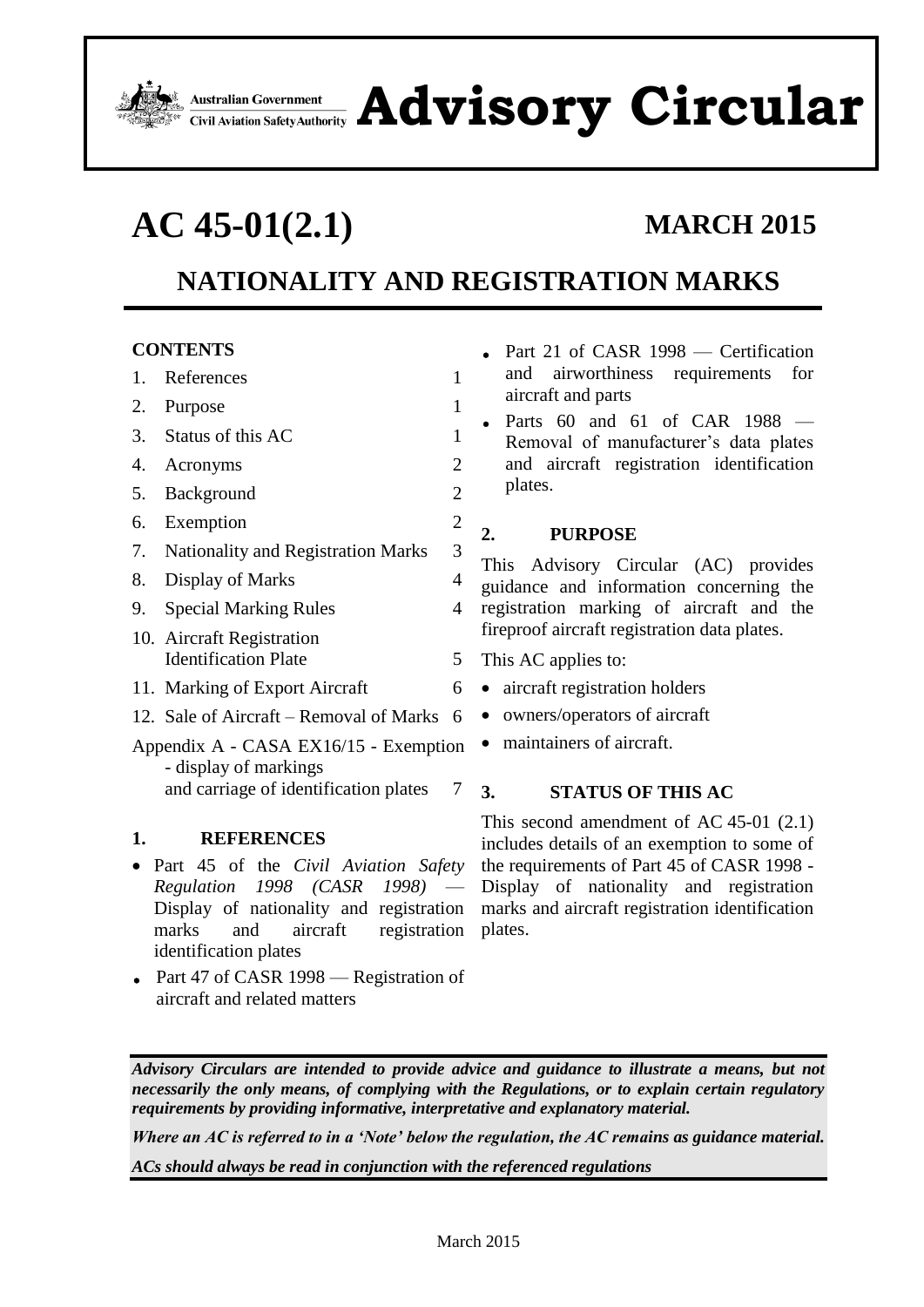# <span id="page-1-0"></span>**4. ACRONYMS**

| AC               | <b>Advisory Circular</b>               |
|------------------|----------------------------------------|
| <b>CAO</b>       | Civil Aviation Order                   |
| <b>CAR 1988</b>  | Civil Aviation Regulations 1988        |
| <b>CASA</b>      | Civil Aviation Safety Authority        |
| <b>CASR 1998</b> | Civil Aviation Safety Regulations 1998 |

## <span id="page-1-1"></span>**5. BACKGROUND**

**5.1** Under the provisions of the *Civil Aviation Act 1988 (the Act)* and implementing CASRs, except as provided in regulation 47.175 of CASR 1998, a civil aircraft must be registered and identified before it may be operated as an Australian aircraft.

**5.2** Part 45 of CASR 1998 contains provisions governing the display and description of nationality and registration marks on Australian aircraft and requirements for:

- nationality and registration marks of Australian aircraft
- special marking rules for exhibition, antique and other aircraft
- display, location and size of marks on aircraft
- aircraft (nationality and registration) registration identification plate
- marking of export aircraft
- removal of marks following sale of the aircraft.

*Note: Aircraft marked in accordance with CAR 1988 (prior to the commencement of Part 45) do not need to make any change to the markings to comply with Part 45 of CASR 1998 until the aircraft is repainted.*

### <span id="page-1-2"></span>**6. EXEMPTION**

**6.1** Civil Aviation Safety Authority's (CASA's) Instrument number CASA EX16/15 'Exemption — Display of markings and carriage of identification plates' allows Australian fixed wing and rotorcraft with a maximum take off weight below 5,700 kg and operating wholly within Australian territory to be exempt from some of the requirements of Part 45 of CASR 1998 that cover the location and size of markings and the carrying of an aircraft registration identification plate.

**6.2** Under the terms of the exemption, applicable aircraft will be exempt from:

- displaying markings on the undersurface of the wings, as required by subregulation 45.045 (1) of CASR 1998
- displaying lateral markings of 300 mm, as required by subparagraph 45.065 (3) (b) (ii) and (c) item  $1$  — under the terms of the exemption the minimum height is 150 mm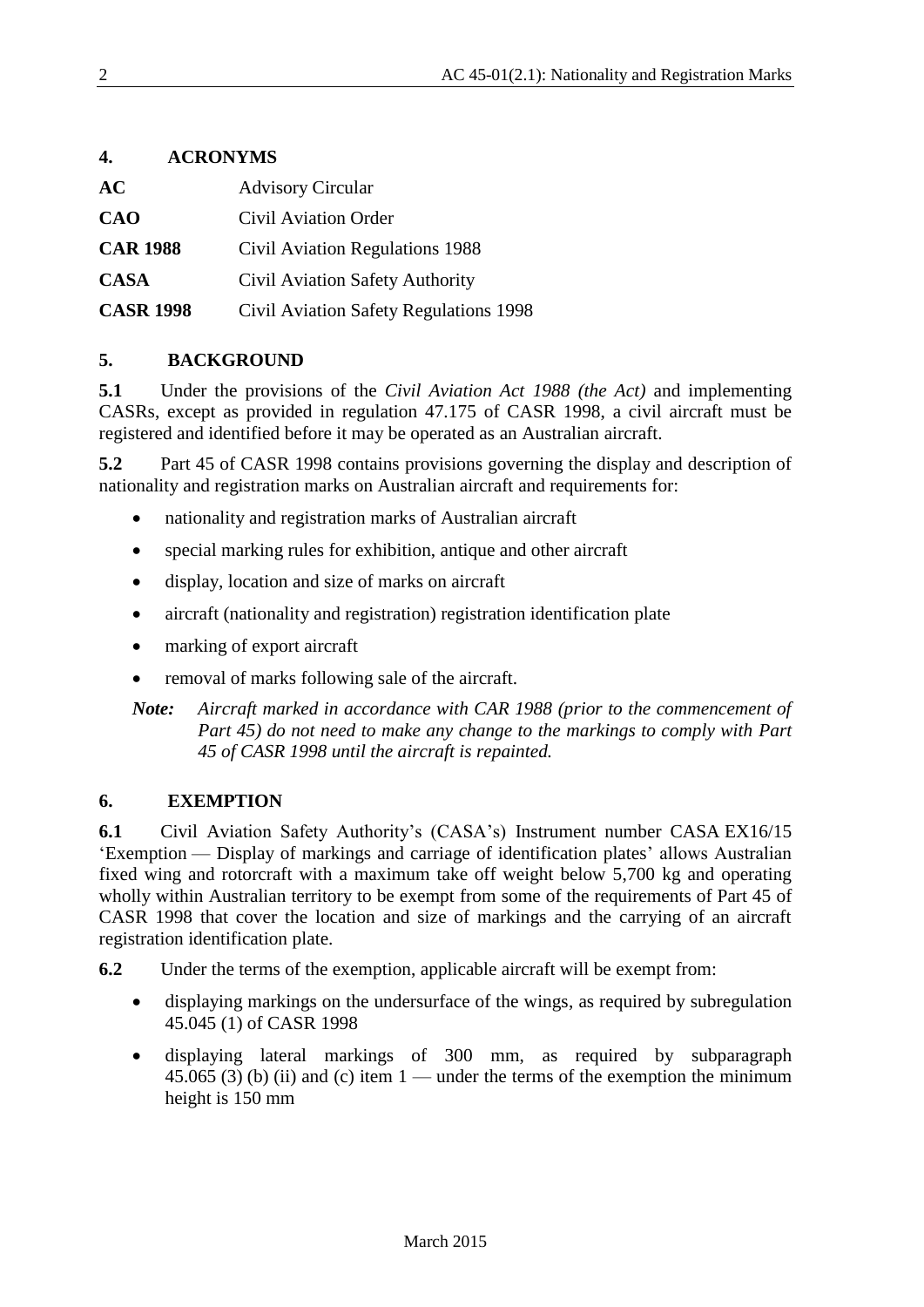carrying an aircraft registration identification plate, as required by subregulation 45.145 (1) of CASR 1998, provided the aircraft carries a fireproof manufacturer's data plate, as required by regulation 21.820 of CASR 1998. See Section [10.3](#page-4-1) 'Aircraft registration identification plate' for an explanation of the term 'fireproof'.

**6.3** The exemption has been issued because the design of some new generation aircraft and technical limitations applying to the surfaces of composite materials used in newer aircraft means compliance with the requirements not possible.

**6.4** The exemption is an interim measure until amendments to Part 45 of CASR 1998 can be introduced. CASA does not consider that the exemption will have a detrimental effect on the safety of air navigation.

**6.5** The original exemption commenced on 1 February 2010. The current instrument stops having effect at the end of December 2015 or the date when the *Civil Aviation Legislation Amendment (Part 45) Regulation 2015* commences.

# <span id="page-2-0"></span>**7. NATIONALITY AND REGISTRATION MARKS**

**7.1** The nationality mark for an Australian aircraft is 'VH'. The nationality mark is followed by a hyphen and registration mark of three characters. No emblem, symbol, or decoration may be placed between the 'VH' and the registration mark, or between any of the characters in the registration mark. The registration mark shall have been allocated for use by CASA or an agent of CASA.

- *Note 1: The Gliding Federation of Australia allocates registration marks for gliders and motor gliders under a CASR Part 47 delegation.*
- *Note 2: Recreational Aviation Australia Inc, the Hang Gliding Federation of Australia Inc and the Australian Sport Rotorcraft Association Inc allocate registration marks for other sport aviation aircraft under Civil Aviation Order (CAO) 95 — Exemptions from Provisions of the Civil Aviation Regulations.*

**7.2** If the registration holder's aircraft is in the 'restricted', 'limited', 'experimental' or 'Provisional' category or class, they will need to ensure that the words, as the case may be, are displayed on their aircraft, in accordance with regulation 45.125 of CASR 1998.

**7.3** An acceptable means of securing the degree of permanence required for aircraft marking is to use paint of a kind that would require thinners or strippers to remove, or to affix the nationality and registration marks in the form of placards. The use of tape which can be peeled off or water-soluble paint, such as poster paint, does not provide an acceptable level of permanence.

**7.4** Ornamentation and colour contrast may affect the legibility of the nationality and registration marks. For example, nationality and registration marks may contrast in colour with the background but still may not be legible if the background is highly decorated in some manner, such as checkering. To be legible, 500 mm marks should be clearly distinguishable without optical aid (e.g. binoculars) from a distance of 150 m, in a horizontal line, perpendicular to the side of the aircraft during daylight hours.

**7.5** Marks may be computer generated and, as such, are designed to be optically true and at the same time aesthetically pleasing to the eye. CASA accepts the use of computer graphics for the generation of registration marks, and the use of laser cut adhesive backed tape. The only concern is that the final product must satisfy the criteria for permanency.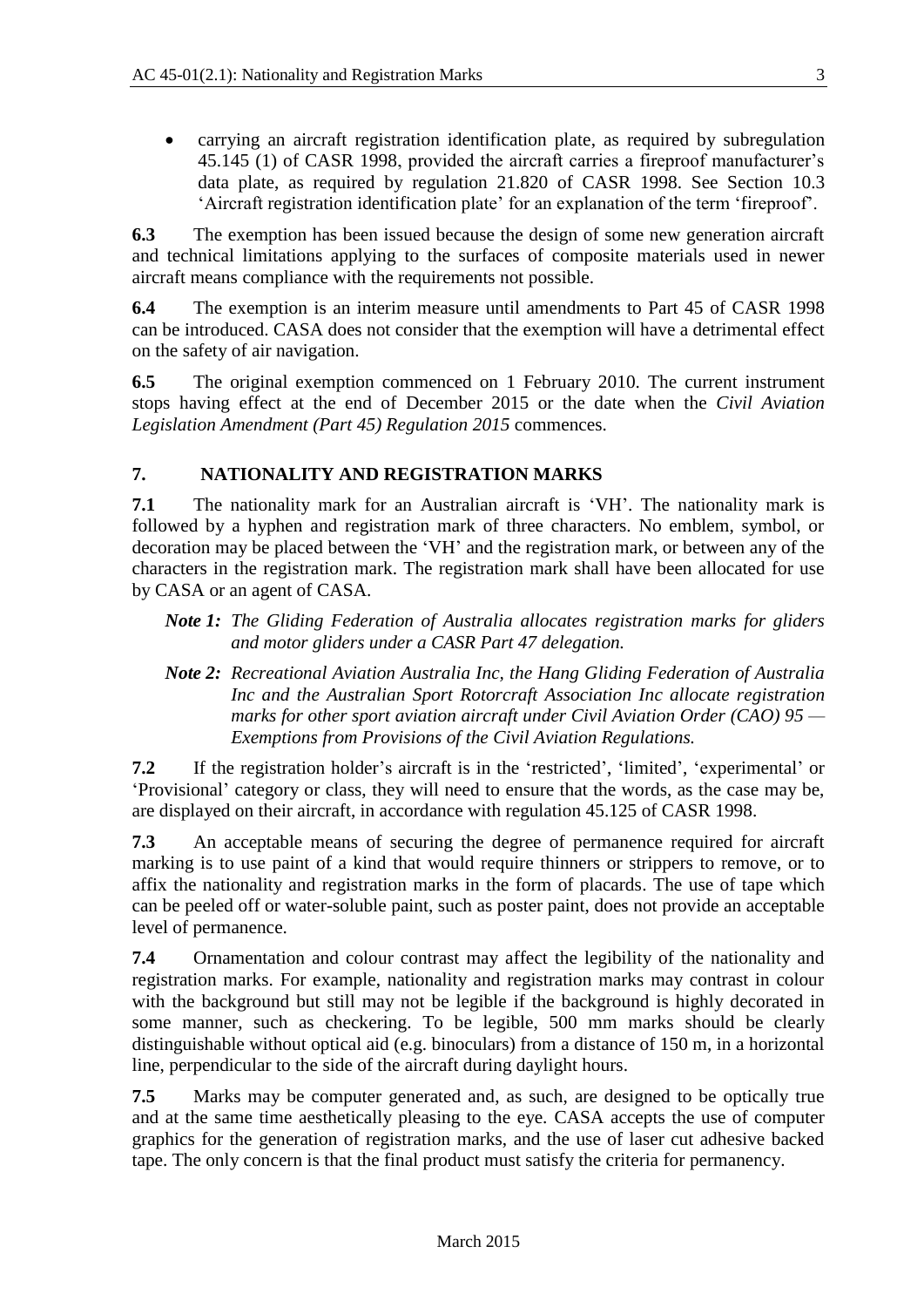**7.6** Further, subject to the application of professional sign-writing practice and the geometry of the aircraft, the nationality and registration marks may be skewed to an acceptable degree. It is not the intention to specify what constitutes 'an acceptable degree', but should not be more than 35 degrees from the perpendicular in order that the marks are still legible.

# <span id="page-3-0"></span>**8. DISPLAY OF MARKS**

**8.1** The standards for nationality and registration marks with respect to colour, legibility, permanence, location, and size are specified in Part 45 of CASR 1998.

**8.2** Unless authorised by CASA, a person must not place a design, mark, or symbol on the aircraft that modifies or confuses the nationality, registration mark or any of the marks depicting the 'restricted', 'limited', 'experimental', 'amateur-built' or 'provisional' markings.

**8.3** Aircraft that are exempt from registration under Part 47 of CASR 1998, but are required to be registered under CAO 95 must display the registration mark assigned by the appropriate recreational aviation administration organisation.

**8.4** Any such Australian aircraft, including gliders registered under Part 47 of CASR 1998, operating outside Australian Territory must also display the Australian nationality letters 'VH-' as a prefix to their registration mark.

**8.5** See Instrument number CASA EX10/10 'Exemption — Display markings and carriage of identification plates' at Appendix A for details of exemptions from requirements relating to the display of markings.

*Note: Australian Territory means:*

*a) the territory of Australia and of every external Territory b) the territorial sea of Australia and of every external Territory c) the airspace over any such territory or sea.*

*(Part 1 Section 3 of the Act)*

# <span id="page-3-1"></span>**9. SPECIAL MARKING RULES**

**9.1** With respect to antique, restored or replica aircraft or when the aircraft is being operated for the purpose of exhibition (including motion pictures, television or air shows), the display of aircraft nationality and registration markings may be relaxed.

**9.2** The relaxation is only permitted if the aircraft is:

- operated at the location of the exhibition
- flying to and from the exhibition
- CASA has been provided with a photograph (or drawing) of the aircraft.

**9.3** Similar relaxation provisions with respect to the size and location of nationality and registration markings exist for Part 23 of CASR 1998 (or similar), certificated aircraft built at least 45 years ago, or Australian registered aircraft for which an experimental certificate has been issued, provided that the aircraft is not operated in a foreign country or operated for commercial purposes under Part 206 of CAR 1988.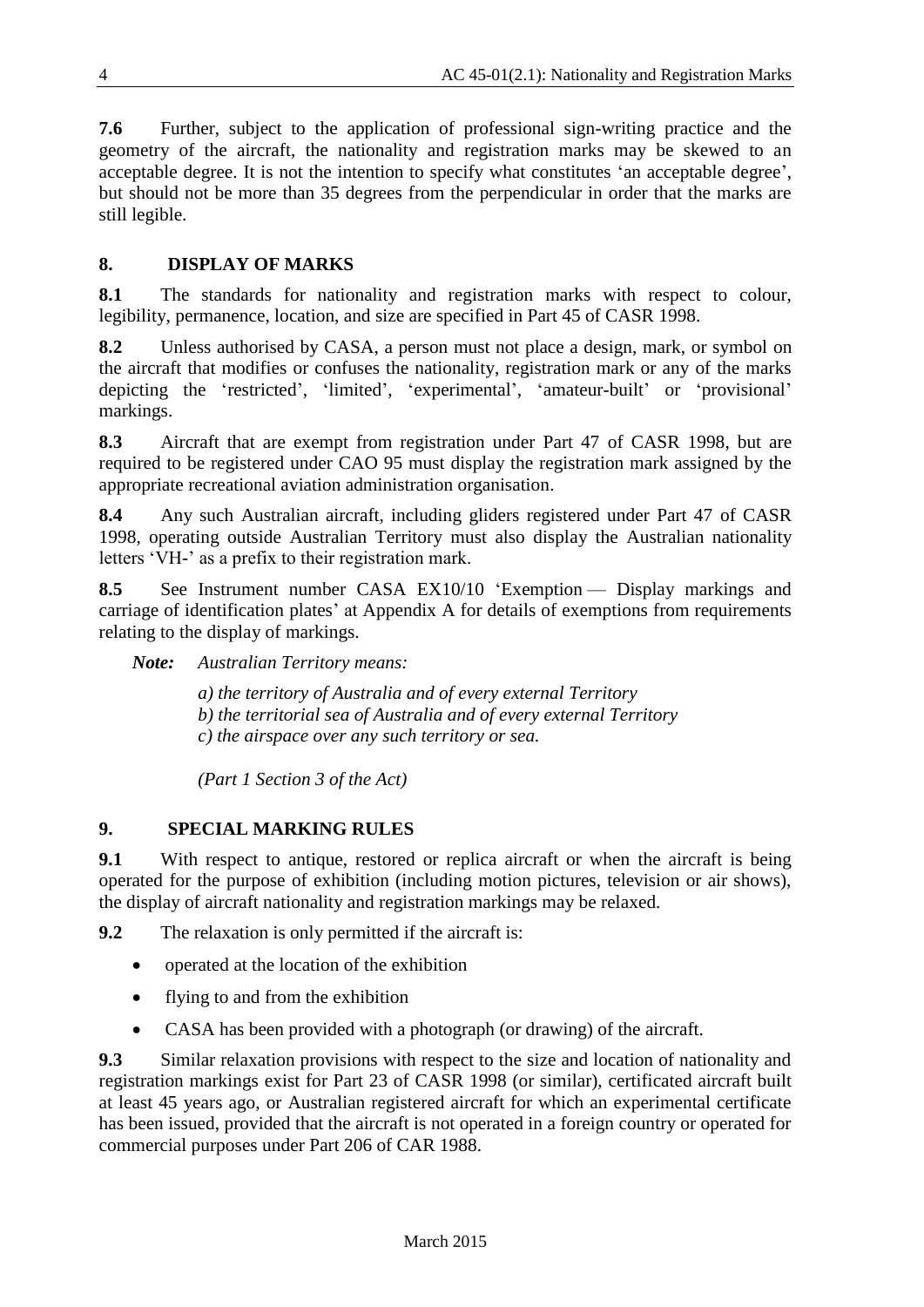**9.4** Any special marking rules in place regarding amateur-built aircraft, previously specified in CAO 101.28 shall, at the time of introduction of the new legislation, continue. These aircraft are classified as aircraft under special configuration rules specified in regulation 45.105 of CASR 1998.

### <span id="page-4-0"></span>**10. AIRCRAFT REGISTRATION IDENTIFICATION PLATE**

**10.1** The aircraft registration holder is required to have a 'fire-proof' aircraft registration identification plate specifying the nationality and registration mark of the aircraft (suitably marked by etching, stamping, engraving or other approved method), and attached to an 'accessible location near an entrance' of the aircraft as prescribed in Subpart 45.D of CASR 1998. This is in addition to the manufacturer's aircraft identification data plate.

**10.2** An 'accessible location near an entrance' for an aircraft registration identification plate may be either external or internal, and would be considered acceptable when it is visible to a person at, or within, the entrance to the aircraft. 'Accessible' does not mean that the aircraft registration identification plate must be visible from the outside or without opening the door, or that it must be visible without removing things such as baggage or carry-on items from the aircraft. For an aircraft with more than one door, the entrance most used by the flight crew would be considered the most appropriate location for the identification plate. If, under certain conditions, the plate is covered or enclosed in any manner, its accessibility would be considered acceptable if it can be revealed without the use of tools or removing aircraft components.

<span id="page-4-1"></span>**10.3** The term 'fireproof', as it relates to the nationality and registration identification plate to be affixed to the aircraft, is defined by regulation 21.810 of CASR 1998 to mean the capacity to withstand the heat associated with fire at least as well as steel in dimensions appropriate for the purpose for which they are used.

**10.4** Subregulations 45.155 (1) and (2) of CASR 1998 prohibits any person from removing, installing or altering information on an aircraft registration identification plate without CASA approval. This requirement seeks to control the practice of building an aircraft from spare parts and installing an aircraft registration identification plate, or manufacturer's aircraft identification data plate from a scrapped or destroyed aircraft. A number of advertisements have been noticed in aviation magazines offering or seeking certain aircraft data plates. The purchasers of such plates, obtained as discussed above, would be in violation of Part 45 of CASR 1998 if they were to affix such an aircraft registration identification plate, without the prior approval of CASA.

*Note: An offence against subregulations 45.155 (1) and (2) of CASR 1998 is an offence of strict liability (For strict liability, see section 6.1 of the Criminal Code).*

**10.5** The exception to paragraph 10.4 is the situation where aircraft maintenance is being carried out in accordance with methods, techniques, and practices acceptable to CASA. That is, where the plate may need to be removed in order to carry out maintenance followed by re-installing the data plate.

*Note: For further information, see Part 61 of CAR — Removal of aircraft registration identification plates.*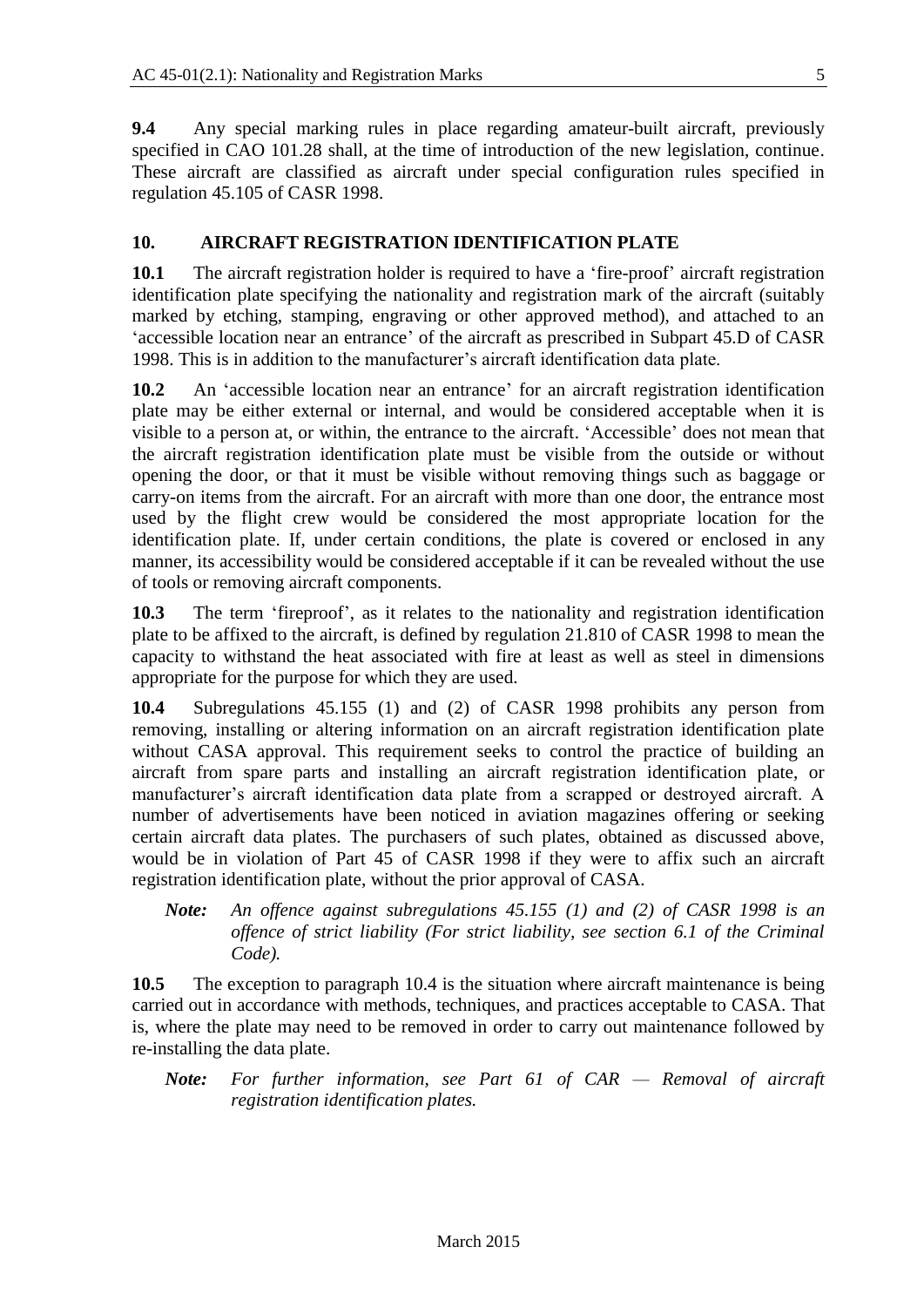# <span id="page-5-0"></span>**11. MARKING OF EXPORT AIRCRAFT**

**11.1** An aircraft manufacturer preparing an aircraft for sale overseas and subsequent registration in another country may display marks required by the country of registry. The manufacturer is not permitted to operate the aircraft in this country for purposes other than test or demonstration flights as part of the sales promotion.

**11.2** This section applies when an aircraft intended for export is still Australianregistered but has had nationality and registration marks assigned to it from another country; that is, the ICAO 'State of Registry'. Accordingly, such aircraft may display the nationality and registration marks of the other country rather than the Australian marks, as follows:

- An aircraft prepared by a manufacturer for export, which is already registered in its importing country, but that has not been issued with a Certificate of Airworthiness from the importing country, may not display Australian nationality and registration marks during operations in Australia. It is necessary to display the nationality and registration marks of the importing country and obtain a special flight authorisation under regulation 21.197 of CASR 1998 to operate these aircraft in Australia.
- An aircraft manufacturer preparing an aircraft for export that is still registered in Australia may display the nationality and registration marks of the country of intended registry for test and demonstration flights, including 'photo flights', or while in transit to the purchaser.

# <span id="page-5-1"></span>**12. SALE OF AIRCRAFT – REMOVAL OF MARKS**

**12.1** If an aircraft is sold to someone other than an Australian citizen, a person who has been granted permanent residence in Australia or a purchaser intending to operate under the laws of Australia or any State thereof, the nationality and registration marks must be removed from the aircraft before delivery to the purchaser.

**12.2** Any questions regarding aircraft registration should be resolved on an individual basis through consultation with the CASA's Civil Aircraft Registry Section, contact number 131-757 (local call cost).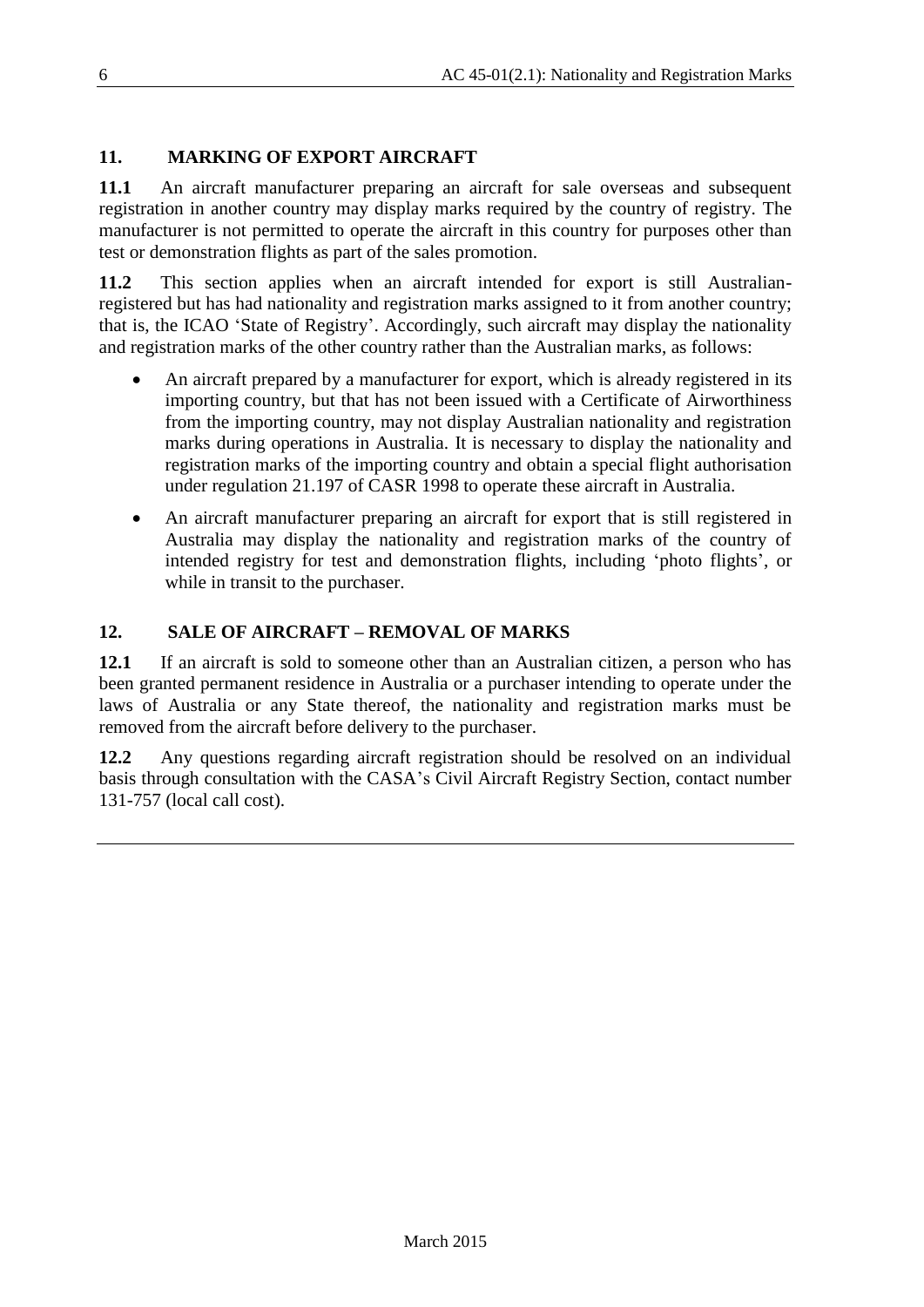### **APPENDIX A**

# <span id="page-6-1"></span><span id="page-6-0"></span>**CASA EX16/15 - EXEMPTION - DISPLAY OF MARKINGS AND CARRIAGE OF IDENTIFICATION PLATES**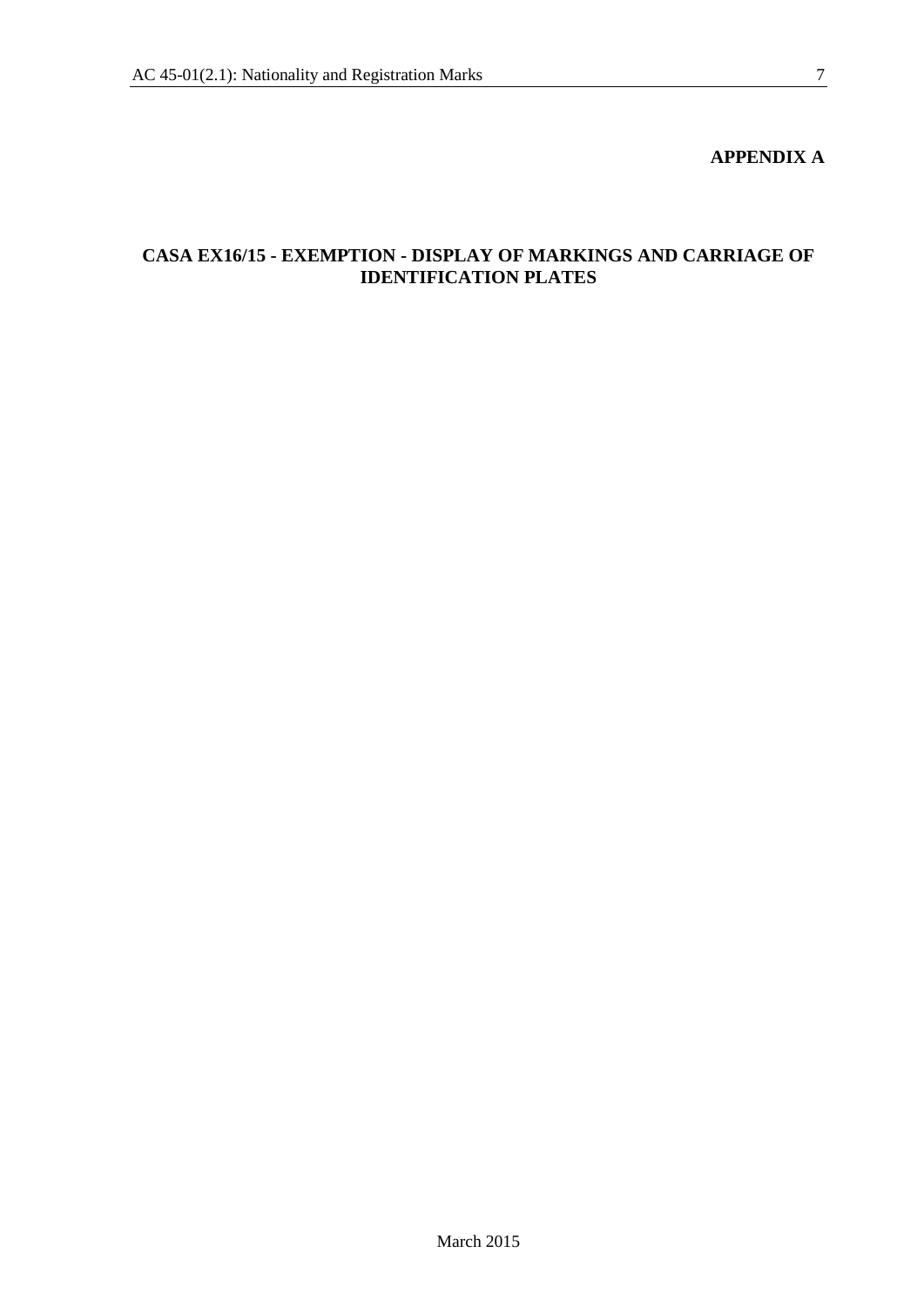

**Australian Government** 

**Civil Aviation Safety Authority** 

Instrument number CASA EX16/15

I, PETER REGINALD FEREDAY, Executive Manager, Industry Permissions Division, a delegate of CASA, make this instrument under regulation 11.160 of the Civil Aviation Safety Regulations 1998 (CASR 1998).

Peter Reginald Ecreday Executive Manager Industry Permissions Division

27 January 2015

## Exemption - display of markings and carriage of identification plates

#### 1 **Duration**

This instrument:

- (a) commences on 1 February 2015; and
- (b) expires, as if it had been repealed by another instrument, at the earlier of:
	- (i) the end of December 2015; or
	- (ii) the date when the *Civil Aviation Legislation Amendment* (Part  $45$ ) Regulation 2015 commences.

#### $\overline{2}$ Application

This instrument applies to Australian fixed-wing aircraft and rotorcraft with maximum take-off weight of less than 5 700 kg operating wholly within Australian territory (the *aircraft*).

#### $\overline{3}$ **Exemption**

The aircraft is exempt from compliance with the following requirements:

- (a) subregulation 45.045 (1) of CASR 1998 to the extent mentioned in Schedule 1;
- (b) subregulation  $45.145(1)$  of CASR 1998 subject to the condition mentioned in Schedule 2:
- (c) subparagraph 45.065 (3) (b) (ii) and item 1 of paragraph 45.065 (3) (c) of CASR 1998 subject to the condition mentioned in Schedule 3.

#### Schedule 1 **Extent of exemption**

The exemption extends only to display markings on the under surface of the port wing or across the under surface of both wings.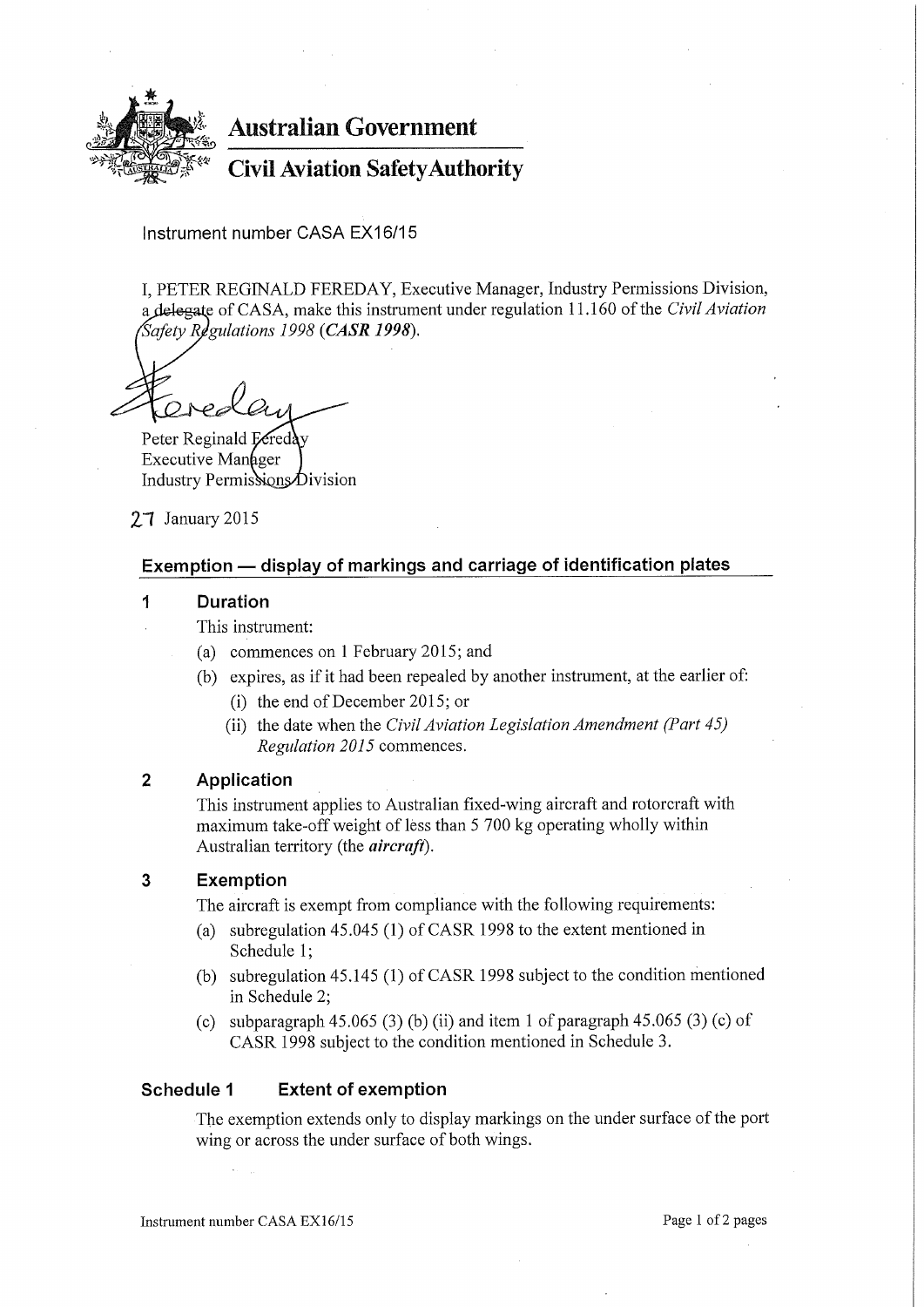#### Schedule 2 Condition

The aircraft must carry a manufacturer's data plate as required by regulation 21.820 of CASR 1998.

#### Schedule 3 Condition

The minimum height must be 150 millimetres.

Instrument number CASA EX16/15

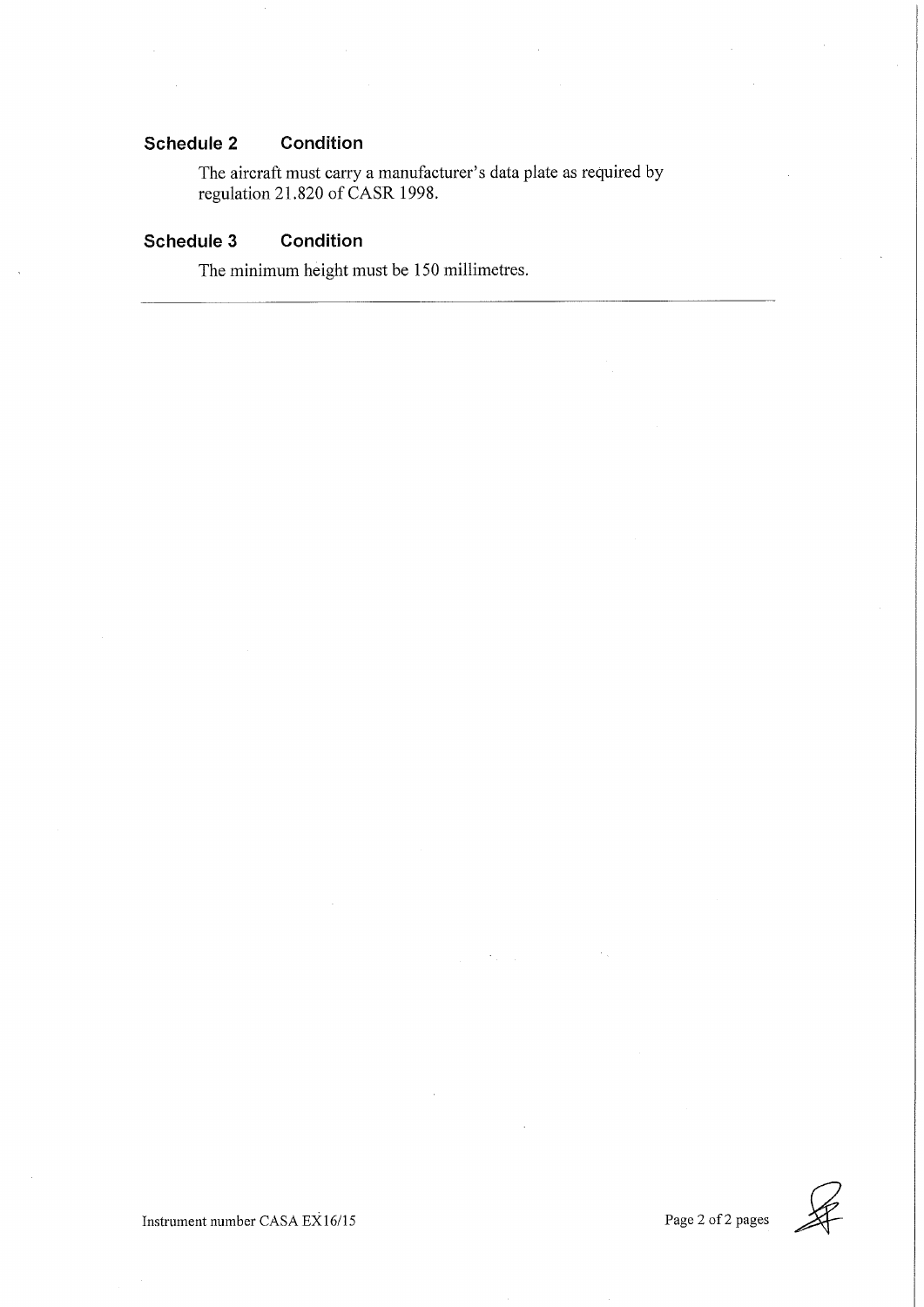### **Explanatory Statement**

## **Civil Aviation Safety Regulations 1998**

# Exemption - display of markings and carriage of identification plates

### Legislation

Section 98 of the Civil Aviation Act 1988 (the Act) empowers the Governor-General to make regulations for the Act and the safety of air navigation.

Regulation 45.045 of the Civil Aviation Safety Regulations 1998 (CASR 1998) sets out the required number and location of sets of markings. Paragraph 45.045 (1) (a) provides that on a fixed-wing aircraft, 1 set of the markings may be either on the under surface of the port wing or across the under surface of both wings, in each case as set out in subregulation  $45.045(2)$ .

Regulation 45.065 of CASR 1998 sets out the minimum height of the characters in a set of aircraft markings. Markings comprise the nationality and registration marks of an aircraft. In accordance with subparagraph 45.065 (3) (b) (ii) and item 1 of paragraph 45.065 (3) (c), the minimum height that would be applicable to the markings on the side of a fixed-wing aircraft and rotorcraft is 300 millimetres.

Regulation 45.145 of CASR 1998 provides that a person may only operate an Australian aircraft if an aircraft identification plate is attached to the aircraft.

Subregulation 11.160 (1) of CASR 1998 provides that, for subsection 98 (5A) of the Act, CASA may grant an exemption from a provision of the regulations in relation to a matter mentioned in that subsection. Under subregulation 11.160 (2), an exemption may be granted to a person, or to a class of persons, and may specify the class by reference to membership of a specified body or any other characteristic.

Under subregulation 11.205 (1) of CASR 1998, CASA may impose conditions on an exemption if this is necessary in the interests of the safety of air navigation. Under regulation 11.225 of CASR 1998, an exemption must be published on the Internet. Under subregulation 11.230 (1), an exemption ceases on the day specified within it (but no longer than 3 years after its commencement) or, if no day is specified, 3 years after commencement.

### **Background**

Part 45 of CASR 1998, which deals with the display of nationality and registration marks and aircraft registration identification plates, commenced on 1 October 2000. A number of changes and requirements were restrictive and industry participants found it difficult to ensure compliance. The key difficulties related to the minimum height of lateral markings increasing from 150 millimetres to 300 millimetres, the variations in marking requirements depending on an aircraft's certification category, and technical limitations applying to the surfaces of composite materials used in some newer aircraft.

To address these issues, CASA issued an exemption on 27 January 2010 to provide some relief (CASA EX10/10 refers). CASA EX04/12 renewed the exemption on 1 February 2012 and will expire at the end of January 2015.

Marking requirements for aircraft are based on standards set by the International Civil Aviation Organization ( $ICAO$ ) and are used for visual identification purposes. However, the exemption will not affect Australia's compliance with ICAO Annex  $7 -$  Aircraft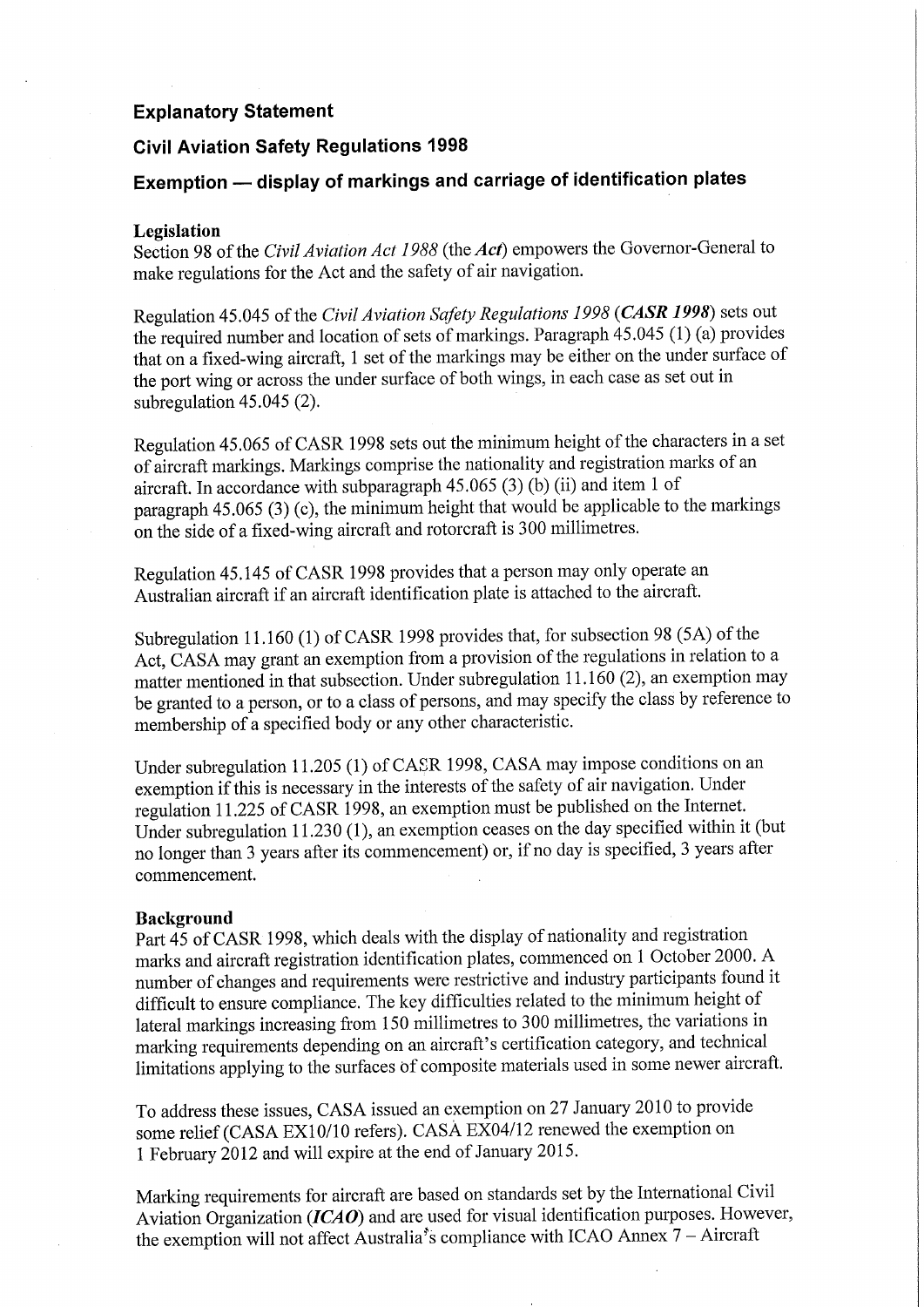Nationality & Registration Marks, since the exemption is limited to aircraft operating within Australian territory and does not apply to any Australian aircraft engaged in international air navigation.

CASA is nearing completion of a project to amend Part 45 of CASR 1998 to deal with the issues dealt with by the exemption. The Civil Aviation Legislation Amendment (Part 45) Regulation 2015 is expected to be made in July 2015.

### **Instrument**

CASA EX16/15 is a renewal of the exemption in the same terms, with the new expiry date being the earlier of, the end of December 2015 or the date of commencement of the Civil Aviation Legislation Amendment (Part 45) Regulation 2015.

CASA EX16/15 exempts Australian fixed-wing aircraft and rotorcraft with a maximum take-off weight of less than 5 700 kilograms operating in Australian territory from minimum character height requirements, carriage of an aircraft identification plate, and display of sets of markings on the aircraft. The exemptions are subject to conditions that require carriage of a manufacturer's data plate and that character height must be a minimum of 150 millimetres. The exemption from displaying sets of markings on the aircraft only extends to the display of markings on the under surface of the port wing or across the under surface of both wings.

### **Legislative Instruments Act**

For subsection 98 (5A) of the Act, CASA may, by instrument, grant an exemption from compliance with a provision of the regulations or the Civil Aviation Orders. An instrument issued under paragraph  $98(5A)(a)$  of the Act is a legislative instrument if the instrument is expressed to apply to a class of persons or aircraft. The exemption applies generally to all fixed-wing aircraft and rotorcraft.

The exemption is, therefore, a legislative instrument and is subject to tabling and disallowance in the Parliament under sections 38 and 42 of the Legislative Instrument Act 2003 (the LIA).

### Consultation

CASA's policy on exempting certain aircraft from Part 45 requirements has not changed since initial industry consultations in 2010. The instrument is a renewal of an exemption that has continued since January 2010. It is CASA's view that it is not necessary or appropriate to undertake any further consultation under section 17 of the LIA.

### **Statement of Compatibility with Human Rights**

A Statement of Compatibility with Human Rights is at Attachment 1.

### **Office of Best Practice Regulation (OBPR)**

A Regulation Impact Statement (RIS) is not required because the instrument is covered by a standing agreement between CASA and OBPR under which a RIS is not required (OBPR id: 14507).

### Making and commencement

The exemption has been made by a delegate of CASA, relying on the power of delegation under subregulation 11.260 (1) of CASR 1998.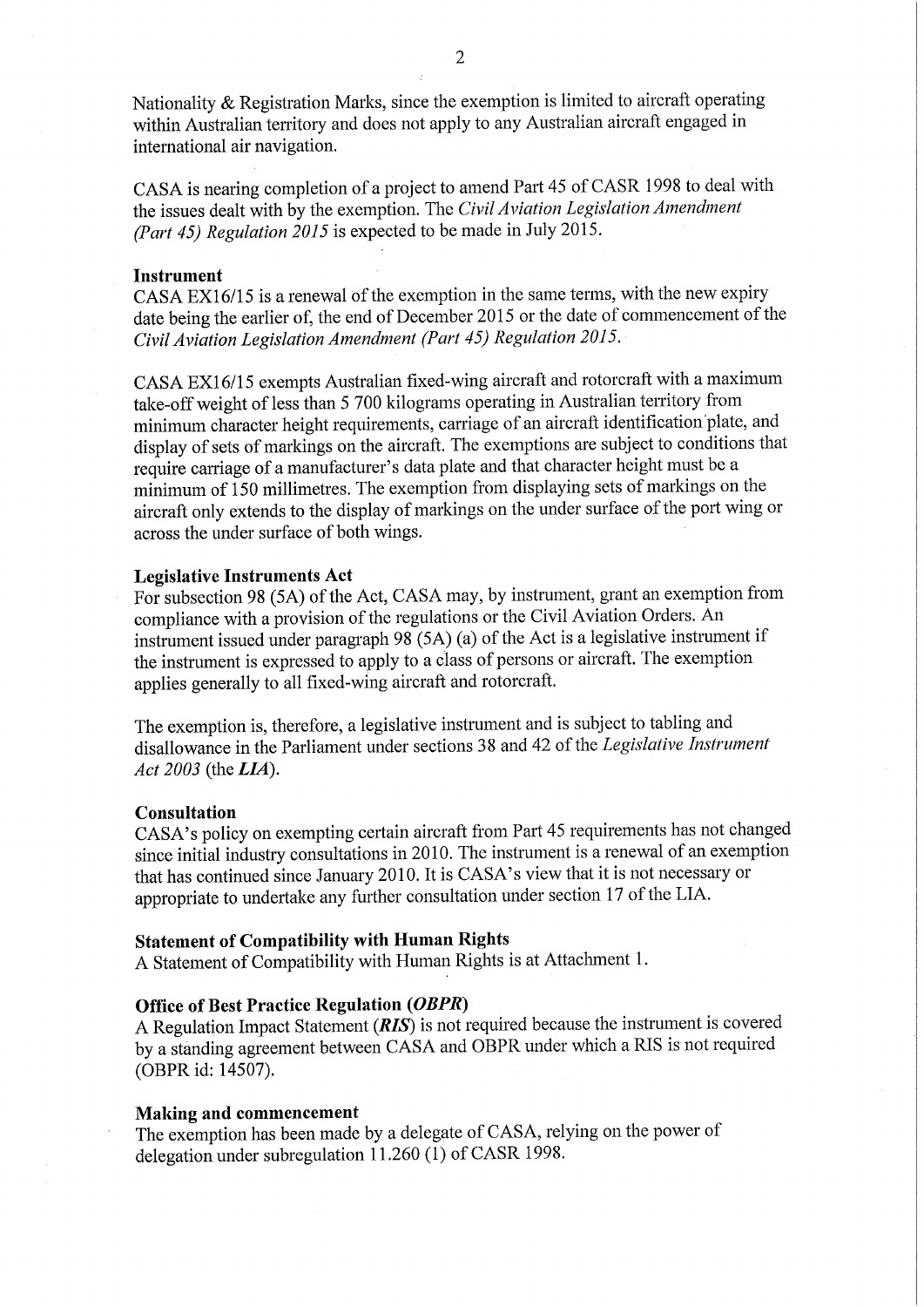J.

The exemption commences on 1 February 2015 and expires at the end of December 2015 or the date of commencement of the Civil Aviation Legislation Amendment (Part 45) Regulation 2015, whichever is earlier.

 $\sim$ 

 $\mathcal{A}$ 

[Instrument number CASA EX16/15]

 $\hat{\mathcal{A}}$ 

 $\sim 10^{-1}$ 

 $\bar{\tau}$ 

 $\bar{z}$ 

 $\bar{z}$ 

 $\sim 10^7$ 

 $\mathcal{A}^{\text{max}}$